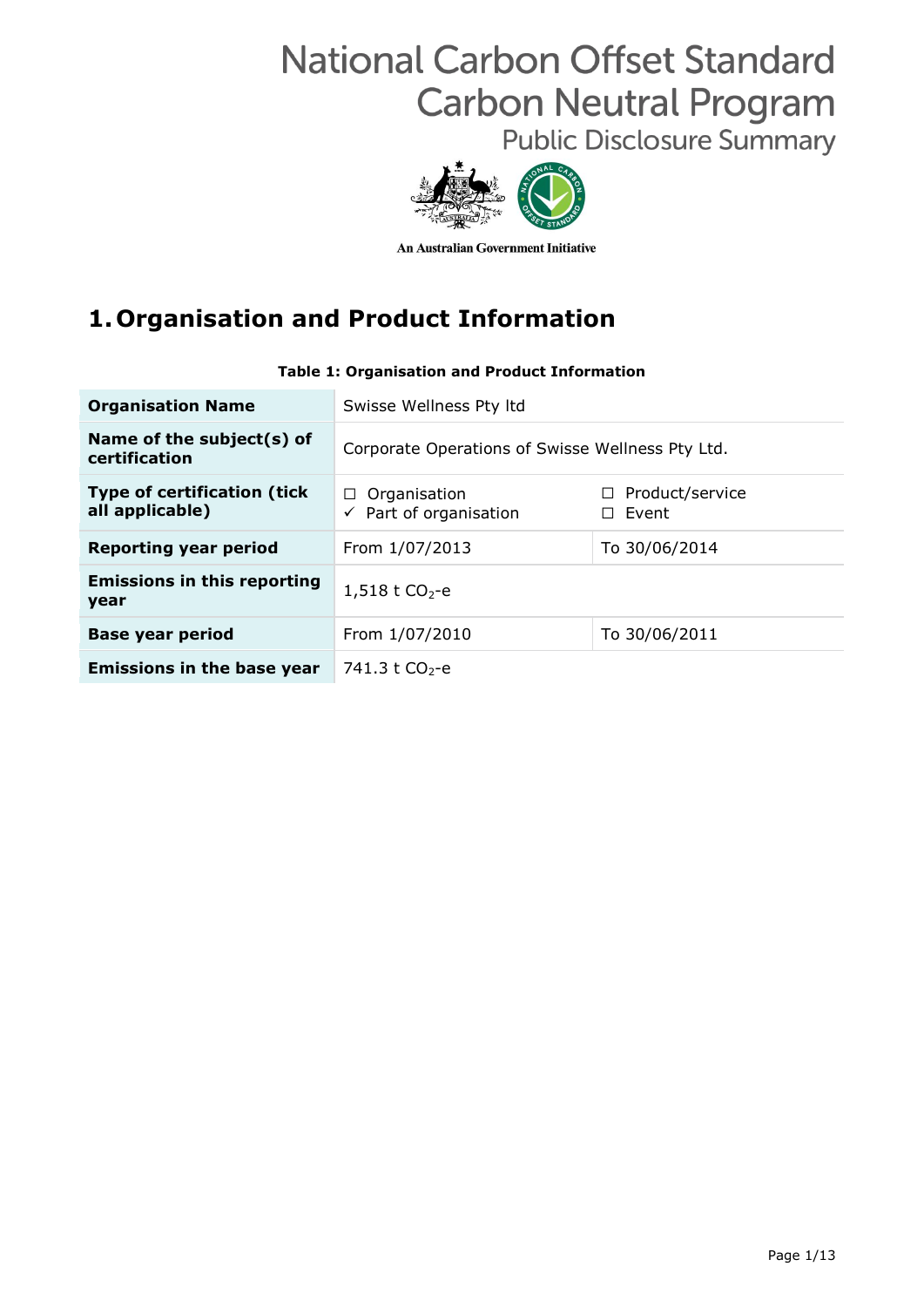#### **2.Description of Organisation Activities**

Swisse is one of Australia's largest suppliers of vitamins and health products. The organisation strives to provide consumers with scientifically proven natural supplements to help people live healthier and happier lives. Swisse is currently expanding their product range to include other personal and healthcare products using natural ingredients where possible. Maintaining environmentally responsible business practises is considered a priority at Swisse and is in line with their overall philosophy of caring for people and the planet.

#### **3.Organisational & Geographic Boundary**

| <b>Boundary consolidation</b><br>approach:                                                                                   | Operational control                                                                                                                                                                                                                                                                                                                                                                                                                                                                                                                                                                                                                                                                                                                                                                                                                                           |
|------------------------------------------------------------------------------------------------------------------------------|---------------------------------------------------------------------------------------------------------------------------------------------------------------------------------------------------------------------------------------------------------------------------------------------------------------------------------------------------------------------------------------------------------------------------------------------------------------------------------------------------------------------------------------------------------------------------------------------------------------------------------------------------------------------------------------------------------------------------------------------------------------------------------------------------------------------------------------------------------------|
| <b>Description of the</b><br>boundary of the subject<br>of certification (also<br>describe exclusions from<br>the boundary): | The NOCS organisational boundary at Swisse has been determined in accordance with the NGER framework for<br>scope 1 and 2 emissions and the GHG Protocol for scope 3 emissions. It has been determined that Swisse has<br>operational control of the Gipps St facility, and also the warehousing facility at 33 Maddox Street, Sydney. This<br>has been determined as Swisse has the full authority to introduce and implement its operating, environmental,<br>and health and safety policies at both facilities. Direct and indirect (electricity consumption) emissions from<br>these facilities have been defined as scope 1 and scope 2 emissions respectively.<br>The certification boundary includes all of the administrative activities associated with running the Swisse<br>operations, which occur primarily in the Melbourne Office at Gipps St. |
|                                                                                                                              | The treatment of Scope 3 emissions has been determined in accordance with the NCOS Standard, and the GHG<br>Protocol. Scope 3 emissions are included in the organisational boundary, however some have been excluded<br>from the certification boundary. Scope 3 emissions are generally indirect emissions and/or emissions associated<br>with Swisse activities (such as manufacturing and transport) that are not under their operational control. Most<br>material GHG-generating activities are included, also captured are some commonly reported scope 3 emissions<br>(i.e. paper, waste, water), and some additional items such as catering, cleaning and maintenance are reported<br>where reliable data was available.<br>Product manufacturing as scope 3 emissions has been excluded from the certification boundary. This is because             |

**Table 2: Organisational & Geographic Boundary**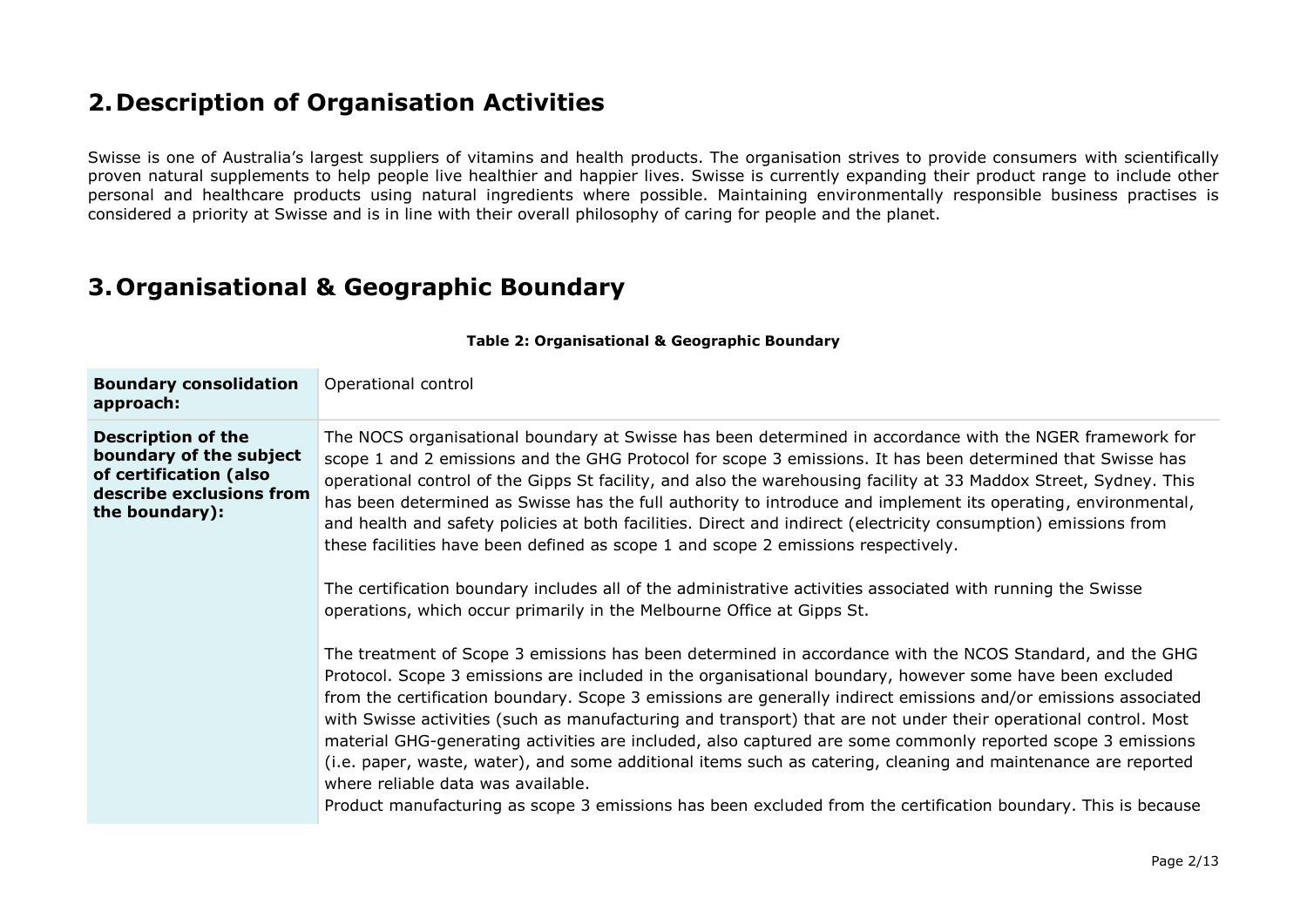Swisse does not have operational control of the manufacturing process, nor do they have access to emissions and energy data. The manufacturer has multiple clients and multiple products. It is not therefore feasible to attempt to allocate a portion of the manufacturer's emissions to Swisse.

Non-Melbourne metropolitan and international distribution (as scope 3 emissions) is excluded from the certification boundary. This is because Swisse do not have operational control over third party contracted transport providers, nor do they have access to reliable and complete emissions and energy data from all distribution activities. Product distribution is typically conducted via multiple contractors using multiple transport modes and mixed loads. These activities are identified as 'All Other Product Distribution' in Figure 1 below outlining Swisse' Certification boundary. It is not feasible to attempt to apportion the transport contractor's emissions to Swisse with the exception of Melbourne metropolitan freight where delivery was actioned from the Gipps St office. Freight from the Gipps St office has been included in the inventory and calculated using financial data and factors derived from historic data. Swisse will review its approach to calculating emissions from all product distribution in future years.

Refrigerant utilised in small domestic cooling appliances such as fridges, freezers and air-conditioners has been excluded from the inventory due to their immaterial impact. This has been identified based on the low quantity of refrigerant estimated during site visits (typically R600a) and low GWP<sup>1</sup> associated with this gases. Further R600a is not a reportable item under the NGER Regulations as a covered refrigerant.

Embodied emissions in capital plant and equipment are not considered in the inventory as scope 3 emissions. This is because it is not feasible to gather accurate emissions data for all/some major capital items, and is considered not applicable to an organisation (or part organisation) accreditation under the NCOS Guidelines. Such an approach is more suited to a Life Cycle Analysis approach, which does not apply to Swisse's circumstances.

The large corporate function at the Melbourne Spring Racing Carnival held did not occur in 2013/14. Diagram 1 and 2 below illustrates the NCOS certification and organisational boundaries.

-

 $1$  GWP for R600a is '3'.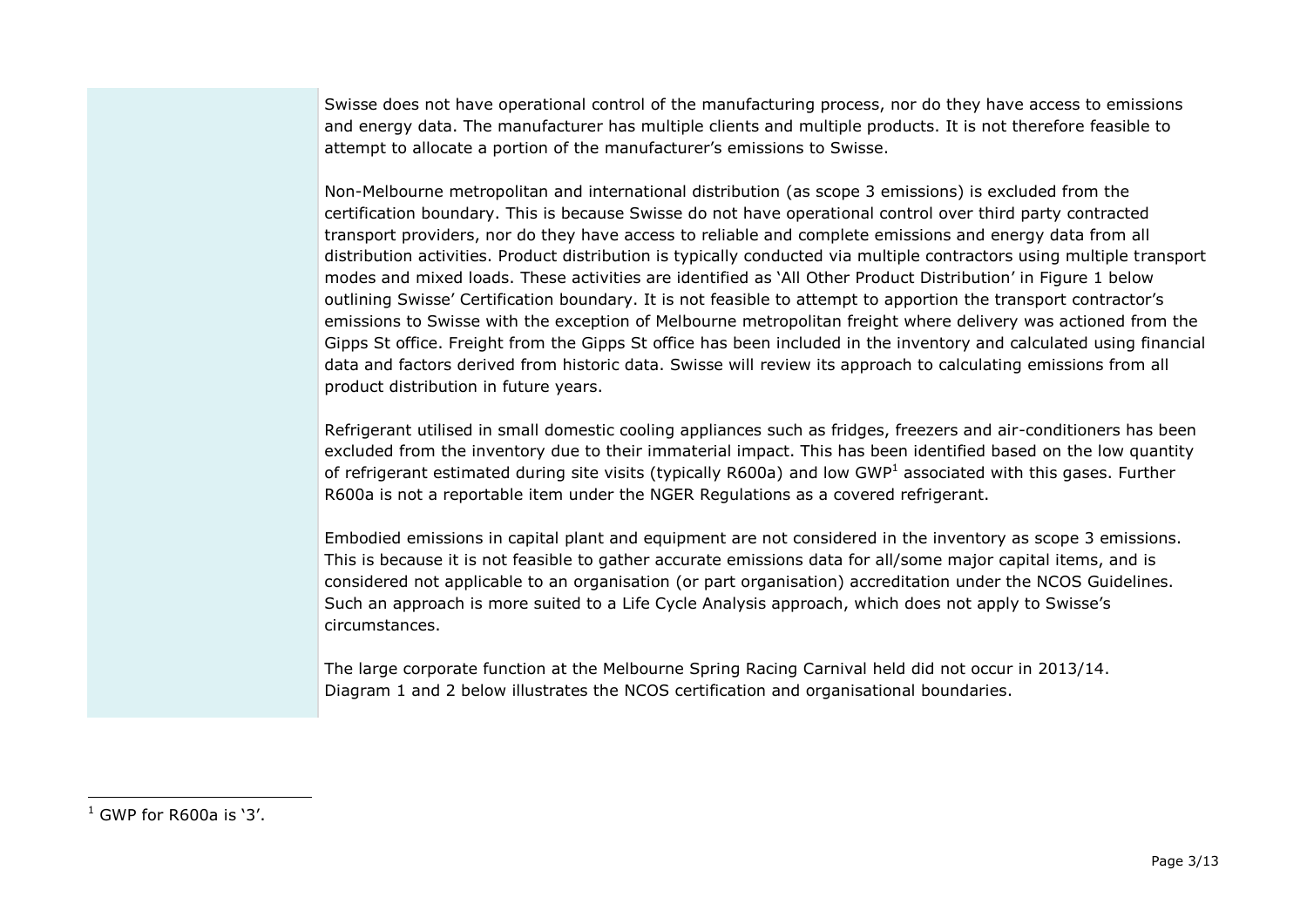

#### **4.Diagram of the Boundary of the Subject of Certification**

**Figure 1: Diagram of the Boundary of the Subject of Certification**

NOTE: The Melbourne Spring Racing Carnival Event was not conducted in 2013/14. It has been left within the boundary for completeness as it is typically an annual event, and has been held again in the 2014/15 period.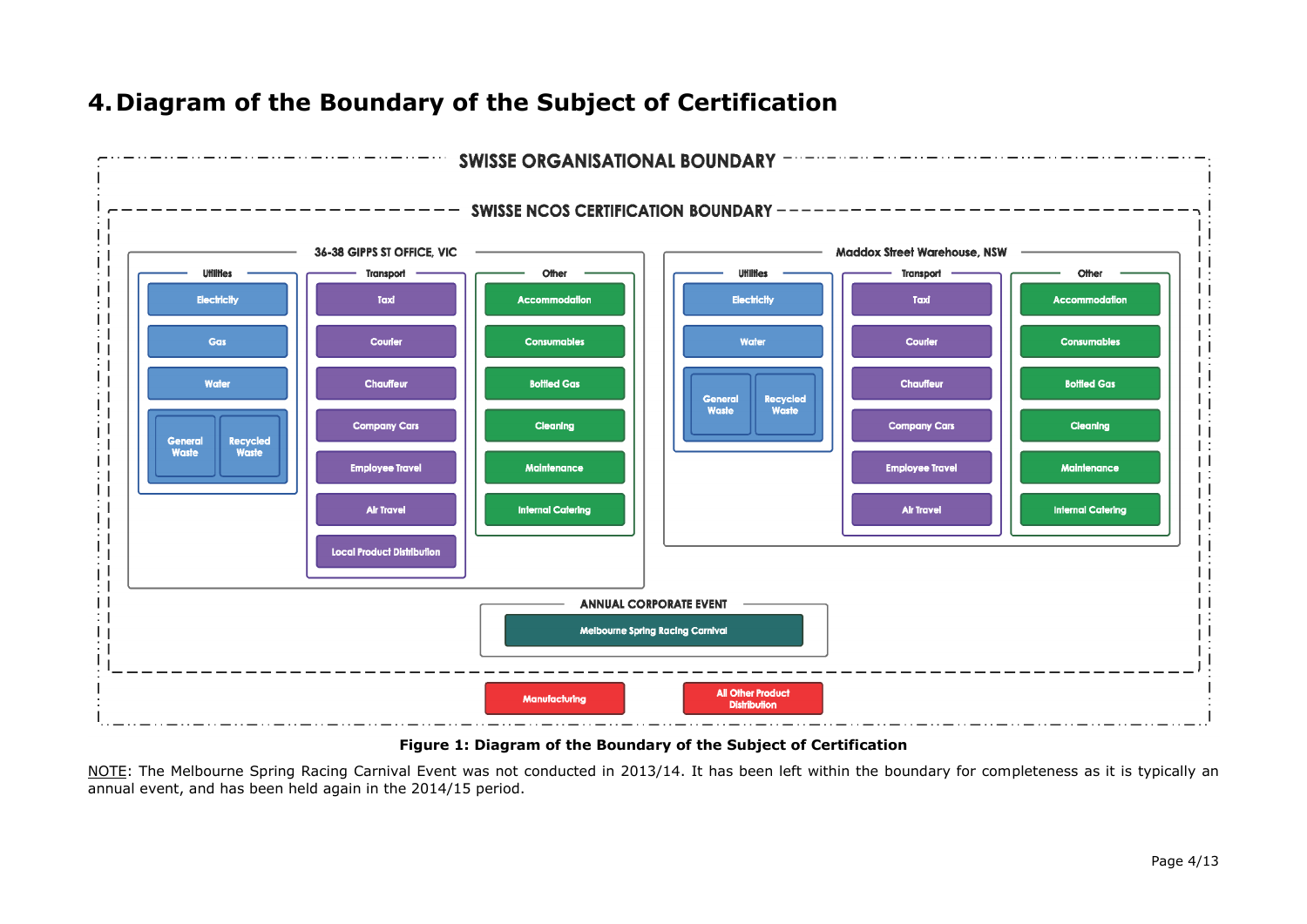### **5.Purchase of GreenPower and Retirement of GreenPower Eligible Large-Scale Generation Certificates (LGCS)**

#### **Table 3: GreenPower**

| <b>Type</b> | <b>Volume</b> | Unit | t $CO2 - e$ | <b>Status</b> |
|-------------|---------------|------|-------------|---------------|
| GreenPower  | 88,948        | kWh  | NА          | Purchased     |
| GreenPower  | 28,536        | kWh  | ΝA          | Purchased     |

#### **Table 4: LGCs Surrendered**

### **Details of LGCs Voluntarily Surrendered Quantity Serial No.** None Not Applicable

### **6.Purchase of NCOS Carbon Neutral Products**

| <b>Product/service</b> | Units<br>Quantity<br>Company |                |                | t $CO2$ -e (if<br>known) |
|------------------------|------------------------------|----------------|----------------|--------------------------|
| None                   | Not Applicable               | Not Applicable | Not Applicable | Not Applicable           |
| Total (if known)       |                              |                |                | Not Applicable           |

#### **Table 5: Carbon Neutral Products**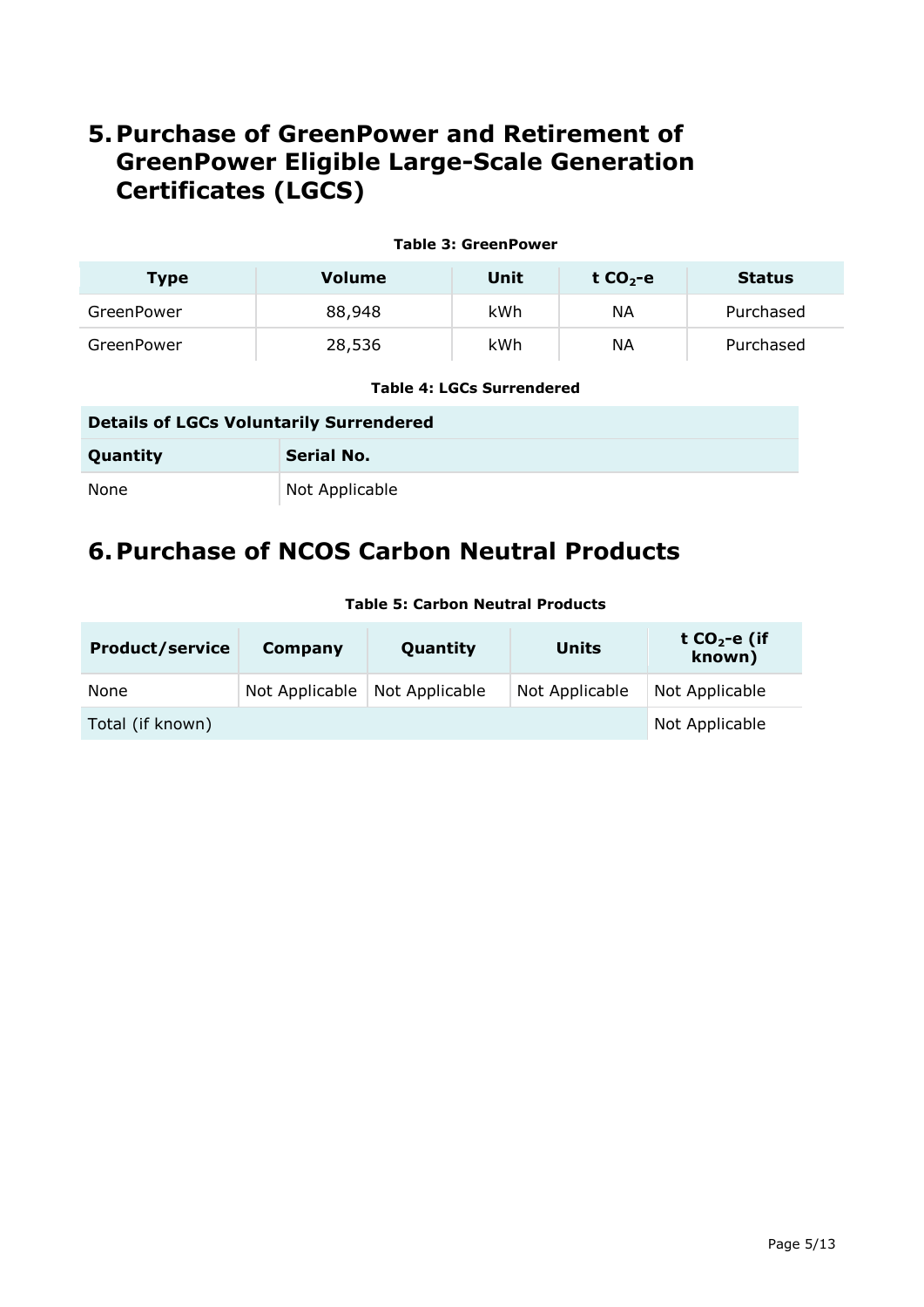## **7.Total Carbon Footprint**

| <b>Scope</b>   | <b>Emission source</b>   | <b>Source of activity data</b>     | <b>Methodology reference</b>        | <b>Emission factor</b><br>(kg CO2-<br>e/various) | <b>Activity</b><br>data | <b>Unit</b> | t CO2- $e^2$ |
|----------------|--------------------------|------------------------------------|-------------------------------------|--------------------------------------------------|-------------------------|-------------|--------------|
| $\mathbf{1}$   | Gas usage                | Invoice (Melbourne)                | Method 1 NGA Factors (July<br>2013) | 0.051                                            | 31,956                  | MJ          | 1.6          |
| $\mathbf{1}$   | Transport (diesel)       | Motorpass (Melbourne)              | Method 1 NGA Factors (July<br>2013) | 2.695                                            | 1,173                   | L           | 3.1          |
| $\mathbf{1}$   | Transport<br>(ethanol)   | Motorpass (Melbourne)              | Method 1 NGA Factors (July<br>2013) | 0.009                                            | $\mathbf 0$             |             | 0.0          |
| $\mathbf{1}$   | Transport (petrol)       | Motorpass (Melbourne)              | Method 1 NGA Factors (July<br>2013) | 2.289                                            | 3,893                   | L           | 8.9          |
| $\mathbf{1}$   | Bottled Gas (LPG)        | Kleenheat Gas Invoices<br>(Sydney) | Method 1 NGA Factors (July<br>2013) | 1.577                                            | 3,782                   | L           | 6.0          |
| $\overline{2}$ | <b>Electricity Usage</b> | Invoice (Melbourne)                | Method 1 NGA Factors (July<br>2013) | 1.180                                            | 116,153                 | kWh         | 137.0        |
| $\overline{2}$ | <b>Electricity Usage</b> | Invoice (U3 Warehouse,<br>Sydney)  | Method 1 NGA Factors (July<br>2013) | 0.0                                              | 88,984                  | kWh         | $\mathbf 0$  |
| $\overline{2}$ | <b>Electricity Usage</b> | Invoice (U13<br>Warehouse, Sydney) | Method 1 NGA Factors (July<br>2013) | 0.0                                              | 28,536                  | kWh         | $\mathbf 0$  |
| 3              | <b>Electricity Usage</b> | Invoice (Melbourne)                | Method 1 NGA Factors (July<br>2013) |                                                  | $0.15$ 116,153          | kWh         | 17.4         |

#### **Table 6: Emission Calculations**

 $2^2$  = converted to tonnes CO<sub>2</sub>-e, rounded up to zero decimal places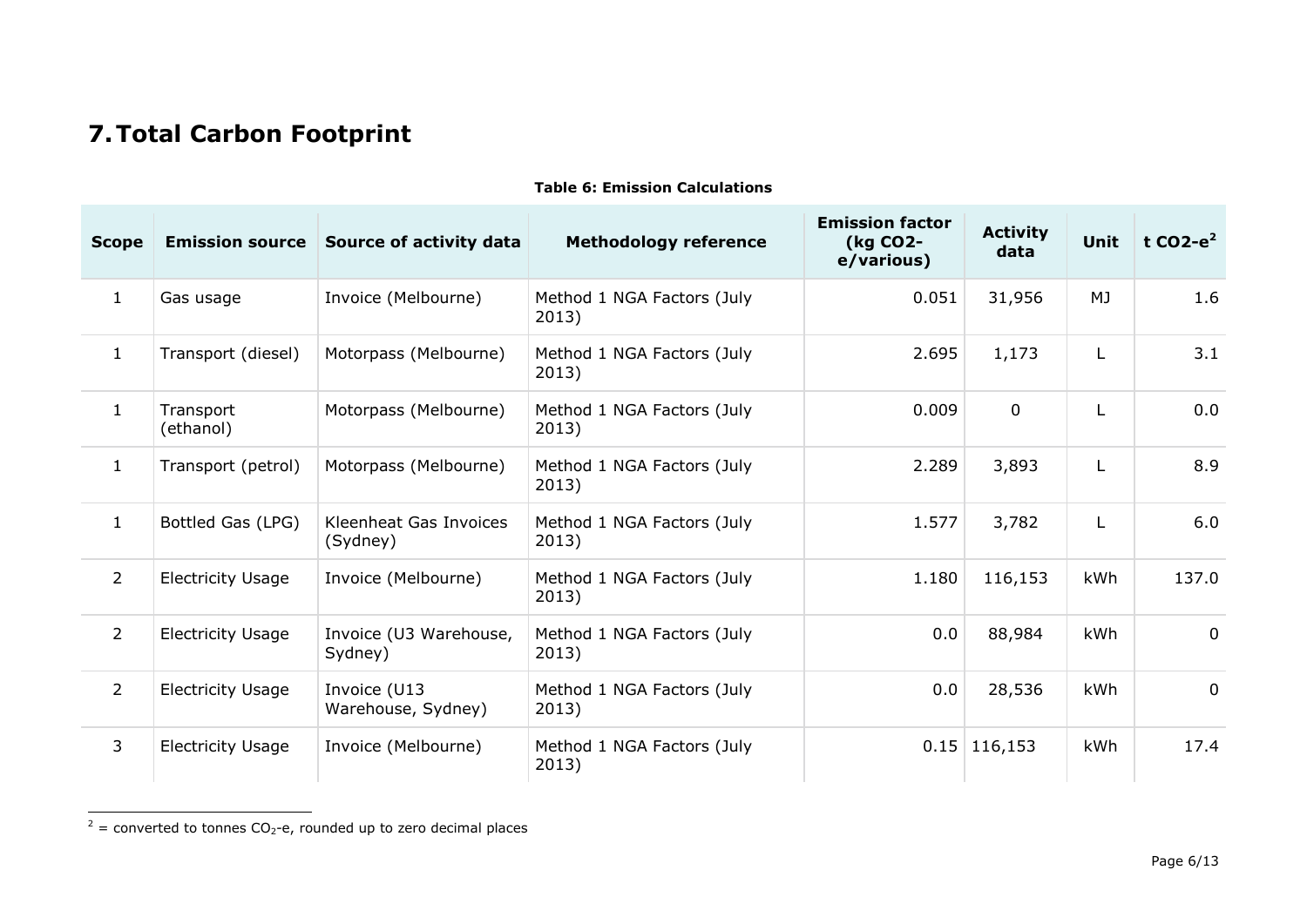| <b>Scope</b> | <b>Emission source</b>         | Source of activity data                         | <b>Methodology reference</b>                                                                                   | <b>Emission factor</b><br>(kg CO2-<br>e/various) | <b>Activity</b><br>data | <b>Unit</b> | t CO2- $e^2$   |
|--------------|--------------------------------|-------------------------------------------------|----------------------------------------------------------------------------------------------------------------|--------------------------------------------------|-------------------------|-------------|----------------|
| $\mathbf{3}$ | <b>Electricity Usage</b>       | Invoice (U3 Warehouse,<br>Sydney)               | NCOS Guidelines, GreenPower                                                                                    | 0.0                                              | 88,984                  | kWh         | $\overline{0}$ |
| 3            | <b>Electricity Usage</b>       | Invoice (U13<br>Warehouse, Sydney)              | NCOS Guidelines, GreenPower                                                                                    | 0.0                                              | 28,536                  | kWh         | $\overline{0}$ |
| 3            | Gas Usage                      | Invoice (Melbourne)                             | Method 1 NGA Factors (July<br>2013)                                                                            | 0.004                                            | 31,956                  | MJ          | 0.1            |
| 3            | Water Usage                    | Invoice (Melbourne)                             | Correspondence with Melbourne<br>Water (Ken Baxtor, Energy<br>Manager) during the previous<br>reporting period | 0.137                                            | 2,739                   | kL          | 0.4            |
| 3            | Water Usage                    | Assumption see table 3<br>below (Sydney)        | Correspondence with Melbourne<br>Water (Ken Baxtor, Energy<br>Manager) during the previous<br>reporting period | 0.137                                            | 1,046                   | kL          | 0.1            |
| $\mathbf{3}$ | Local<br>Accommodation         | Swisse general ledger<br>(Melbourne and Sydney) | Input/ Output Data 2012-13                                                                                     | 0.617                                            | 137,520                 | \$          | 84.8           |
| 3            | International<br>Accommodation | Swisse general ledger<br>(Melbourne and Sydney) | Input/ Output Data 2012-13                                                                                     | 0.617                                            | 34,863                  | \$          | 21.5           |
| 3            | Catering                       | Swisse general ledger<br>(Melbourne and Sydney) | Input/ Output Data 2012-13                                                                                     | 0.569                                            | 323,152                 | \$          | 183.9          |
| 3            | Cleaning                       | Swisse general ledger<br>(Melbourne and Sydney) | Input/ Output Data 2012-13                                                                                     | 0.237                                            | 105,616                 | \$          | 25.0           |
| 3            | Consumables                    | Swisse general ledger<br>(Melbourne and Sydney) | Input/ Output Data 2012-13                                                                                     | 2.500                                            | 7,926                   | \$          | 19.2           |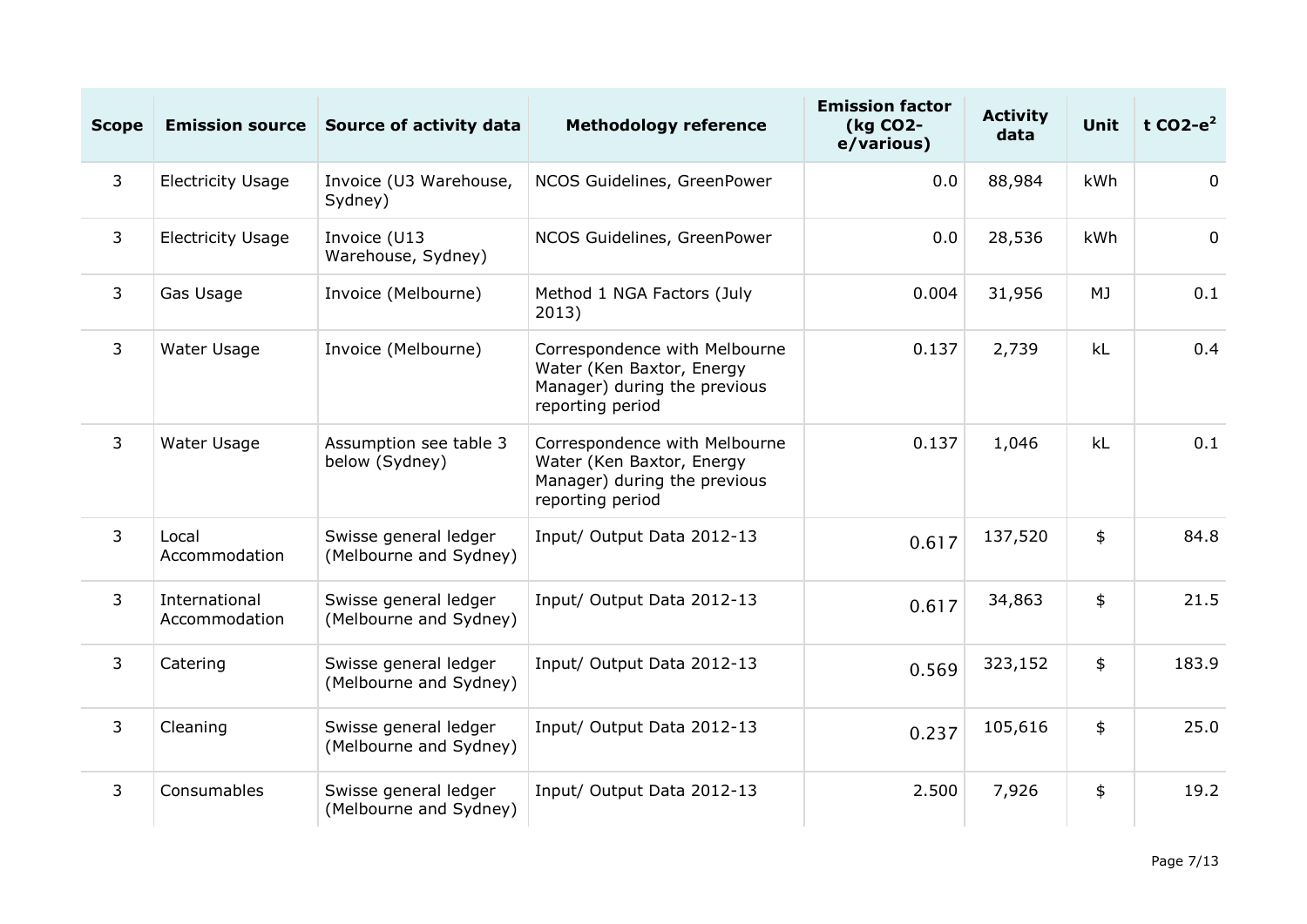| <b>Scope</b> | <b>Emission source</b>      | <b>Source of activity data</b>                  | <b>Methodology reference</b>                                                                                                                                                                          | <b>Emission factor</b><br>(kg CO2-<br>e/various) | <b>Activity</b><br>data | <b>Unit</b> | t CO2- $e^2$ |
|--------------|-----------------------------|-------------------------------------------------|-------------------------------------------------------------------------------------------------------------------------------------------------------------------------------------------------------|--------------------------------------------------|-------------------------|-------------|--------------|
| 3            | Printing                    | Swisse general ledger<br>(Melbourne and Sydney) | Input/ Output Data 2012-13                                                                                                                                                                            | 0.048                                            | 11,000                  | \$          | 5.2          |
| 3            | Maintenance                 | Swisse general ledger<br>(Melbourne and Sydney) | Input/ Output Data 2012-13                                                                                                                                                                            | 0.638                                            | 50,726                  | \$          | 32.3         |
| 3            | Air Travel - Short<br>haul  | Corporate traveller                             | EPA Victoria/GHG Protocol:<br>Flights Worksheet                                                                                                                                                       | 0.362                                            | 12,744                  | km          | 4.6          |
| 3            | Air Travel -<br>Medium haul | Corporate traveller                             | EPA Victoria/GHG Protocol:<br>Flights Worksheet                                                                                                                                                       | 0.203                                            | 397,899                 | km          | 80.9         |
| 3            | Air Travel - Long<br>haul   | Corporate traveller                             | EPA Victoria/GHG Protocol:<br>Flights Worksheet                                                                                                                                                       | 0.238                                            | 317,039                 | km          | 75.3         |
| 3            | Transport(diesel)           | Motorpass (Melbourne)                           | Method 1 NGA Factors (July<br>2013)                                                                                                                                                                   | 0.205                                            | 1,173                   | L           | 0.2          |
| 3            | Transport (petrol)          | Motorpass (Melbourne)                           | Method 1 NGA Factors (July<br>2013)                                                                                                                                                                   | 0.181                                            | 3,893                   | L           | 0.7          |
| 3            | Taxi (LPG)                  | Cabcharge (Melbourne)                           | Method 1 NGA Factors (July<br>2013)<br>Australian Bureau of Statistics<br>(ABS) - Survey of Motor Vehicle<br>Use, Australia, 12 months ended<br>30 June 2012<br>Victorian Taxi Services<br>Commission | 0.125                                            | 27,672                  | \$          | 3.5          |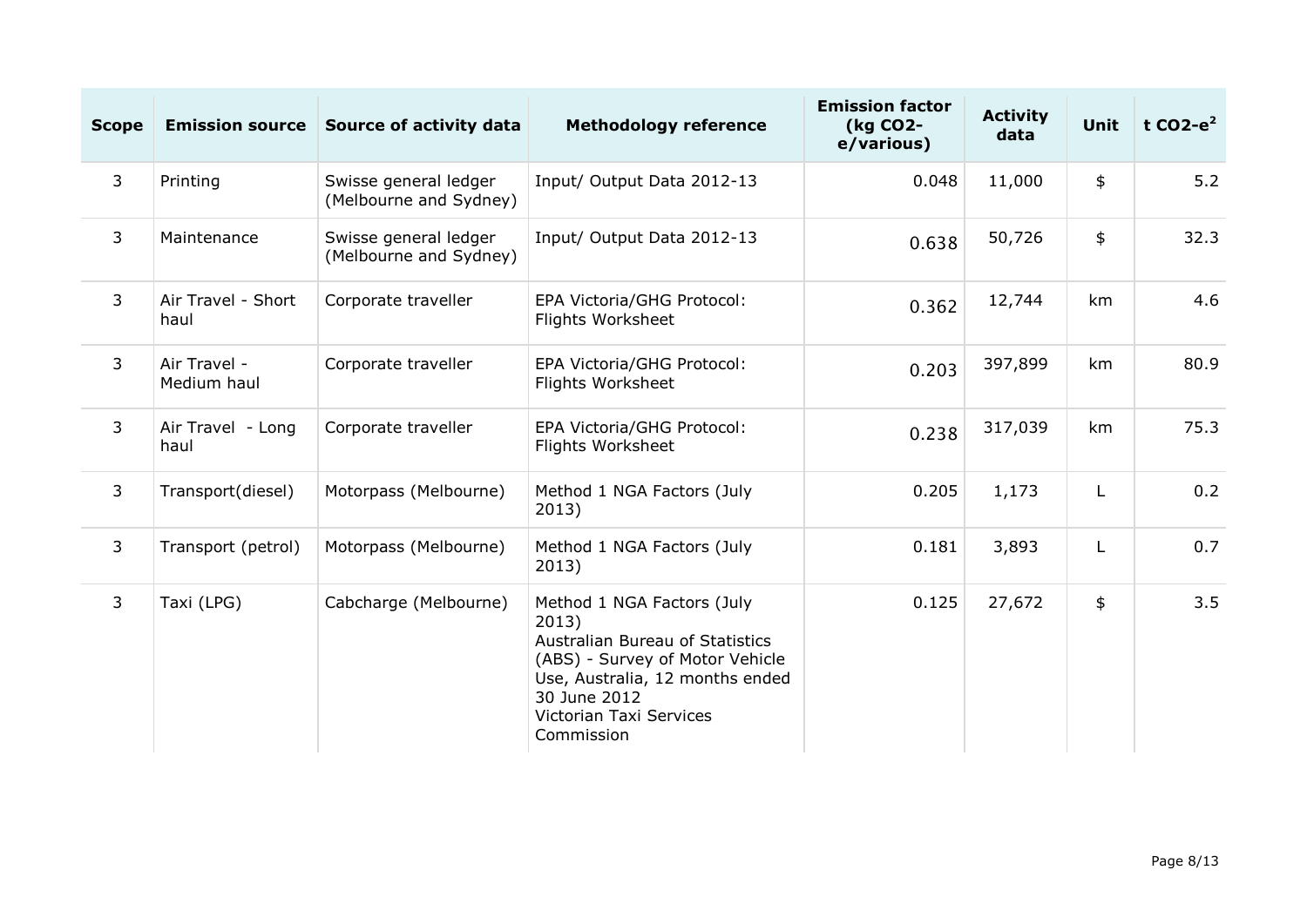| <b>Scope</b>   |                                            | Emission source Source of activity data                       | <b>Methodology reference</b>                                                                                                                                                                                       | <b>Emission factor</b><br>(kg CO2-<br>e/various) | <b>Activity</b><br>data | <b>Unit</b> | t CO2- $e^2$ |
|----------------|--------------------------------------------|---------------------------------------------------------------|--------------------------------------------------------------------------------------------------------------------------------------------------------------------------------------------------------------------|--------------------------------------------------|-------------------------|-------------|--------------|
| $\mathsf{3}$   | Local Freight<br>(Melbourne Metro<br>Only) | <b>Australian National</b><br>Courier Invoices<br>(Melbourne) | Australian Bureau of Statistics<br>(ABS) - Survey of Motor Vehicle<br>Use, Australia, 12 months ended<br>30 June 2012 - Survey of Motor<br>Vehicle Use, Australia, 12<br>months ended 30 June 2012                 | 0.020                                            | $\overline{0}$          | km          | 0.0          |
| $\overline{3}$ | Local Freight<br>(Melbourne Metro<br>Only) | <b>Logistics Services</b><br>Australia Data<br>(Melbourne)    | 0.020<br><b>Australian Bureau of Statistics</b><br>(ABS) - Survey of Motor Vehicle<br>Use, Australia, 12 months ended<br>30 June 2012 - Survey of Motor<br>Vehicle Use, Australia, 12<br>months ended 30 June 2012 |                                                  | 91,942                  | km          | 2.0          |
| $\overline{3}$ | <b>Chauffeured Cars</b><br>(petrol)        | <b>Executive Hire Car</b><br>Invoices (Melbourne)             | Australian Bureau of Statistics<br>(ABS) - Survey of Motor Vehicle<br>Use, Australia, 12 months ended<br>30 June 2012 - Survey of Motor<br>Vehicle Use, Australia, 12<br>months ended 30 June 2012                 | 0.020                                            | 352                     | km          | 0.0          |
| $\overline{3}$ | Bus (diesel)                               | <b>Swisse Travel Survey</b><br>(Melbourne and Sydney)         | Method 1 NGA Factors (July<br>2013)                                                                                                                                                                                | 2.69                                             | 13,670                  | L           | 36.8         |
| $\overline{3}$ | Cycle                                      | <b>Swisse Travel Survey</b><br>(Melbourne)                    | Method 1 DEFRA                                                                                                                                                                                                     | $\Omega$                                         | 4,198                   | km          | 0.0          |
| $\overline{3}$ | Car (petrol)                               | <b>Swisse Travel Survey</b><br>(Melbourne and Sydney)         | Method 1 NGA Factors (July<br>2013)                                                                                                                                                                                | 2.29                                             | 74,022                  | L           | 169.4        |
| $\overline{3}$ | Drive with<br>passenger (petrol)           | <b>Swisse Travel Survey</b><br>(Melbourne)                    | Method 1 NGA Factors (July<br>2013)                                                                                                                                                                                | 2.29                                             | 7,705                   | L           | 17.6         |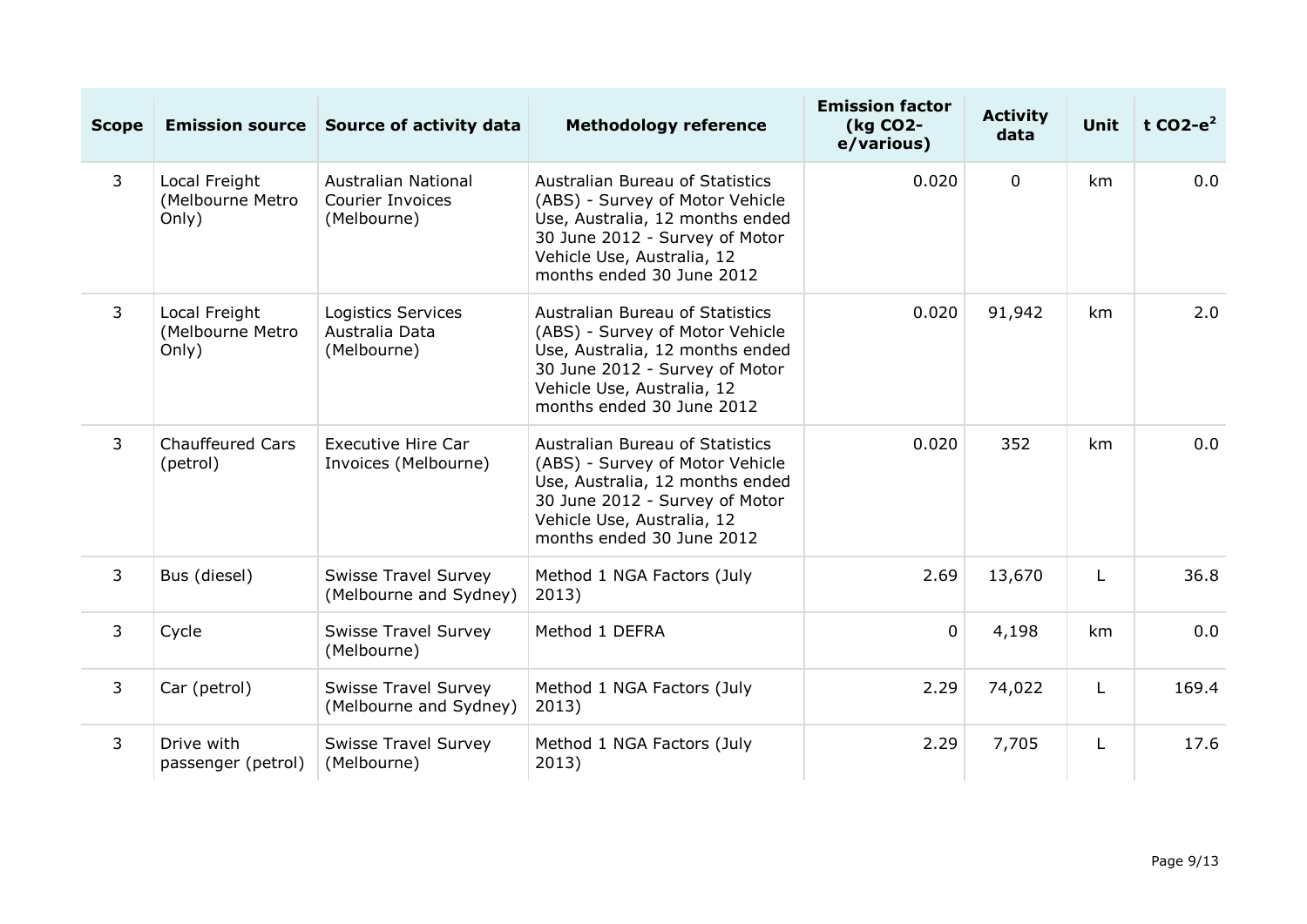| <b>Scope</b>   |               | <b>Emission source Source of activity data</b> | <b>Methodology reference</b>                                                          | <b>Emission factor</b><br>(kg CO2-<br>e/various) | <b>Activity</b><br>data | <b>Unit</b>  | t CO2- $e^2$ |
|----------------|---------------|------------------------------------------------|---------------------------------------------------------------------------------------|--------------------------------------------------|-------------------------|--------------|--------------|
| 3              | Motorcycle    | <b>Swisse Travel Survey</b><br>(Melbourne)     | Method 1 NGA Factors (July<br>2013)                                                   | 2.29                                             | 1,385                   | L            | 3.2          |
| 3              | Train         | <b>Swisse Travel Survey</b><br>(Melbourne)     | NGGI Analysis of Recent Trends<br>and Greenhouse Indicators 1990<br>To 2005: Table 17 | 0.14                                             | 54,752                  | km           | 7.7          |
| 3              | Tram          | <b>Swisse Travel Survey</b><br>(Melbourne)     | NGGI Analysis of Recent Trends<br>and Greenhouse Indicators 1990<br>To 2005: Table 17 | 0.19                                             | 20,221                  | km           | 3.9          |
| $\overline{3}$ | Walk          | <b>Swisse Travel Survey</b><br>(Melbourne)     | Method 1 DEFRA                                                                        | $\mathbf 0$                                      | 5,055                   | km           | 0.0          |
| 3              | General Waste | Swisse Melbourne Office<br>Coordinator         | Method 1 NGA Factors (July<br>2013)                                                   | 1.2                                              | 183                     | t            | 219.8        |
| 3              | General Waste | Swisse Sydney Office<br>Coordinator            | Method 1 NGA Factors (July<br>2013)                                                   | 1.2                                              | 288                     | $\mathsf{t}$ | 345.7        |
|                | <b>Total</b>  |                                                |                                                                                       |                                                  |                         |              | 1,517.8      |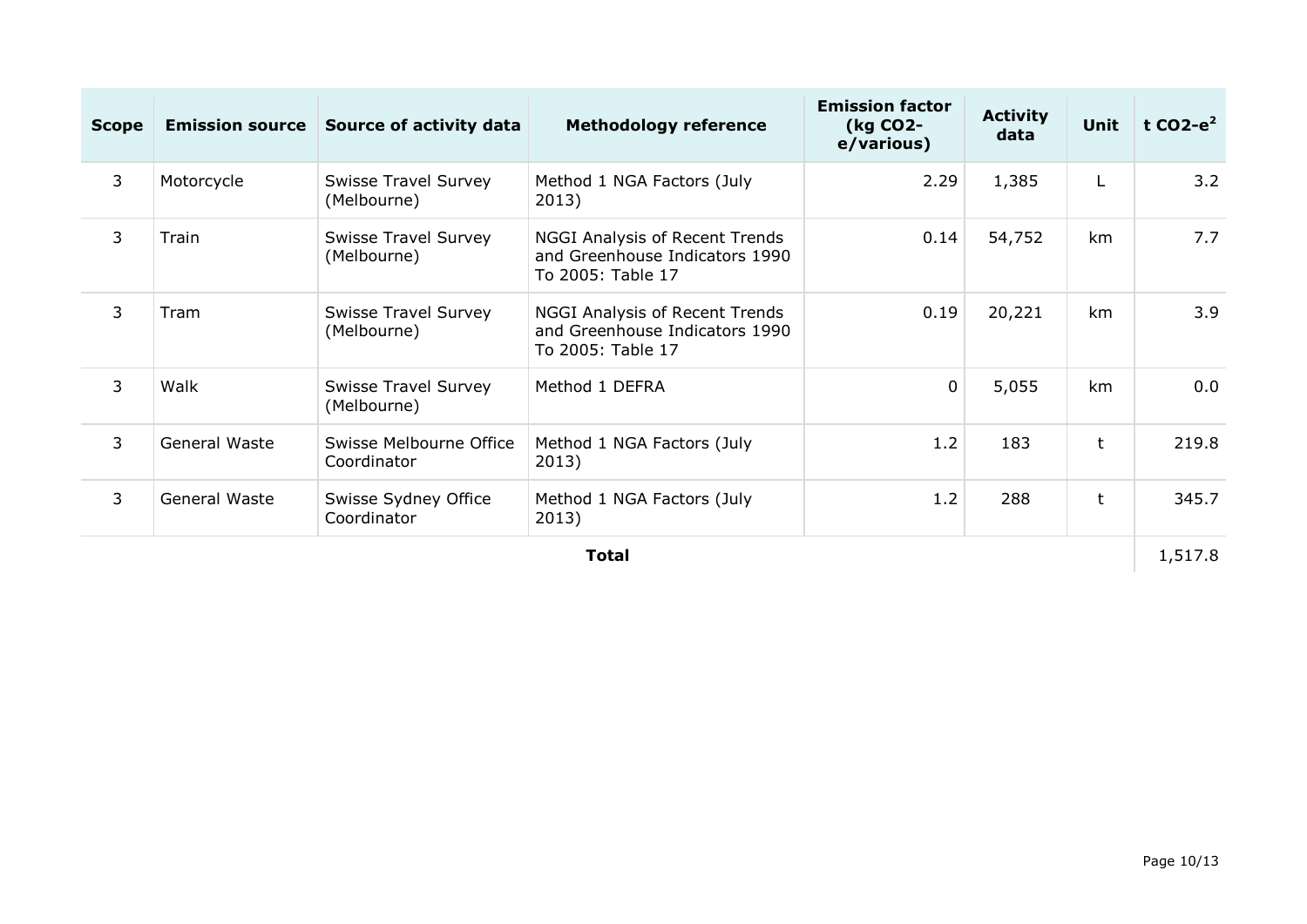#### **8.Carbon Offset Purchases and Retirement for this Reporting Period**

Offsets for the 2013/14 year are surrendered retrospectively in line with the submission of this NCOS application. For Scope 1 emissions and a portion of scope 2 and 3 emissions, premium grade offsets (Protection of a Tasmanian Native Forest -Project 3: Peter Downie) have been purchased and voluntarily surrendered on the Markit Registry. The Protection of a Tasmanian Native Forest (Project 3: Peter Downie) VCUs equate to 500 tCO<sub>2</sub>-e.

A further 1,084 VCUs have been purchased and voluntarily surrendered from the Siam Cement Biomass Project (Thailand) for 2013/14 reporting period. An additional 66 units (approximately 5% of total emissions) have been purchased and retired in excess to account for any incidental shortfall that may have occurred during the development of the inventory for the 2013/14 period. If/when a shortfall is not evident these units will be held in reserve for future reporting periods. For accounting purposes the surplus units have been identified as the Siam VCUs surrendered on the APX registry.

| <b>Offset</b><br>type | <b>Registry</b> | <b>Serial number</b>                                                                                                                                                                                                            | Quantity<br>$(t CO2 -$<br>$\mathbf{e}$ |
|-----------------------|-----------------|---------------------------------------------------------------------------------------------------------------------------------------------------------------------------------------------------------------------------------|----------------------------------------|
| <b>VCU</b>            | Markit          | 2657-116661842-116662341-VCU-016-MER-AU-14-587-<br>01032011-29022012-0<br>Protection of a Tasmanian Native Forest (Project 3: Peter<br>Downie) - Australia                                                                      | 500                                    |
| <b>VCU</b>            | APX             | 1755-72493216-72494299-VCU-008-MER-TH-4-403-<br>01072007-31122007-0<br>Siam Cement Biomass Project (Thailand)<br>https://vcsregistry2.apx.com/myModule/rpt/myrpt.asp?r=206&h=6781                                               | 1018                                   |
| <b>VCU</b>            | <b>APX</b>      | 1755-72493216-72494299-VCU-008-MER-TH-4-403-<br>01072007-31122007-0<br>Siam Cement Biomass Project (Thailand) – surplus for<br>the 2014/15 reporting period<br>https://vcsreqistry2.apx.com/myModule/rpt/myrpt.asp?r=206&h=6781 | 66                                     |
| Total                 |                 |                                                                                                                                                                                                                                 | 1,584                                  |

|  | <b>Table 7: Offset Cancellations</b> |
|--|--------------------------------------|
|  |                                      |

### **9.Emission Reduction Measures**

As indicated in the previous EMPs, due to the rapid organic growth of Swisse and expansion into international markets, it is difficult for Swisse to maintain its emissions at a relatively constant level. Nevertheless, Swisse's management has always regarded sustainability as one of the prominent pillars of the business operation and will continue exploring further opportunities to reduce its environmental footprint.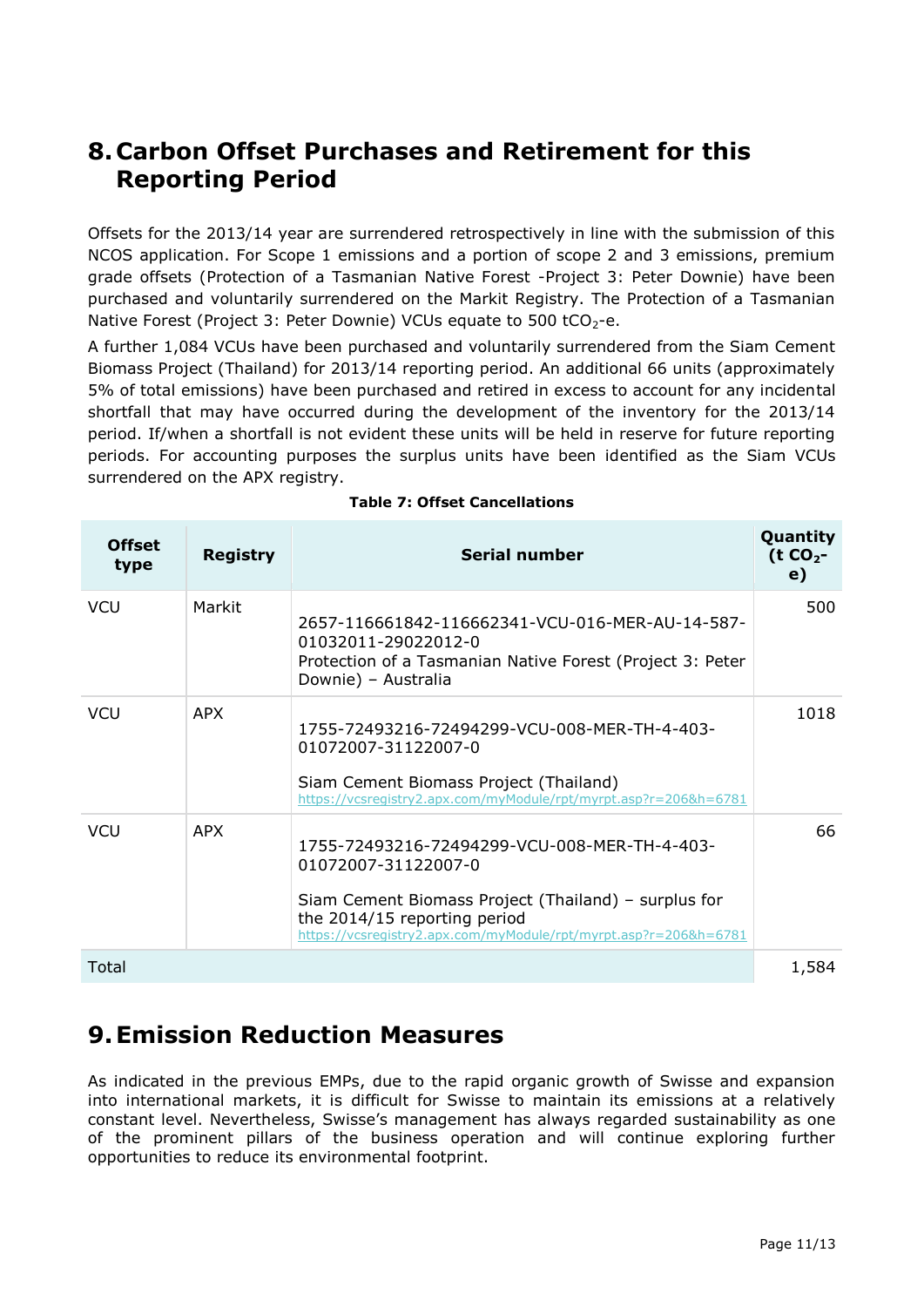2013/14 saw a significant drop in Swisse's emission profile. This was due to a number of factors. International flights were significantly reduced during 2013/14 as were emissions associated with accommodation for staff. Furthermore, consumption of office consumables was reduced. Finally, the annual corporate event held at the Spring Racing Carnival did not occur in 2013/14. These items saw emissions fall approximately 700 tCO<sub>2</sub>-e from 2012/13 to 2013/14.

Reconnection of GreenPower at the head office, as suggested in the previous EMP, was not realised during 2013/14 financial year, however, warehouse electricity is still wholly obtained from renewable sources and was 100% GreenPower. Swisse will look to switch to 100% GreenPower at its head office in order to reduce its emissions profile.

In addition, there exist options for purchasing carbon neutral products to further decrease annual emissions of Swisse's operation at outlined below.

| <b>Emission source</b>                                         | <b>Reduction Measure</b>                                                                                                                                                                                   | <b>Scope</b> | <b>Status</b>                             | <b>Reduction</b><br>t $CO2$ -e                         |  |
|----------------------------------------------------------------|------------------------------------------------------------------------------------------------------------------------------------------------------------------------------------------------------------|--------------|-------------------------------------------|--------------------------------------------------------|--|
| Warehouse Lighting                                             | A combination of measures<br>to improve lighting efficiency<br>including installing motion<br>detectors for less traffic<br>areas, installing lighting<br>control system and frequent<br>cleaning of lamps | 2            | Planned for<br>future reporting<br>period | NA<br>(impractical<br>to<br>determine<br>collectively) |  |
| <b>Warehouse Forklifts</b><br>Fuel Usage                       | Switching from the existing<br>LPG forklifts to electric ones                                                                                                                                              | 1 & 3        | Planned for<br>future reporting<br>period | 5.                                                     |  |
| Office Paper                                                   | Use of carbon neutral papers<br>provided by either Australian<br>Paper or Fuji Xerox Australia                                                                                                             | 3            | Planned for<br>future reporting<br>period | 21                                                     |  |
| Head Office Electricity                                        | Reconnection of GreenPower                                                                                                                                                                                 | 2            | Planned for<br>future reporting<br>period | 137                                                    |  |
| Total emission reductions implemented in this reporting period | 0                                                                                                                                                                                                          |              |                                           |                                                        |  |
| Total expected emission reductions in future reporting periods |                                                                                                                                                                                                            |              |                                           |                                                        |  |

#### **Table 8: Emissions Reduction Measures**

### **10. Declaration**

To the best of my knowledge and having implemented the quality controls and standards required under the NCOS Carbon Neutral Program and made all appropriate inquiries, the information provided in this Public Disclosure Summary is true and correct.

| Radek Sali               | [Radek Sali]     |
|--------------------------|------------------|
| <b>Name of Signatory</b> | <b>Signature</b> |

Chief Executive Officer